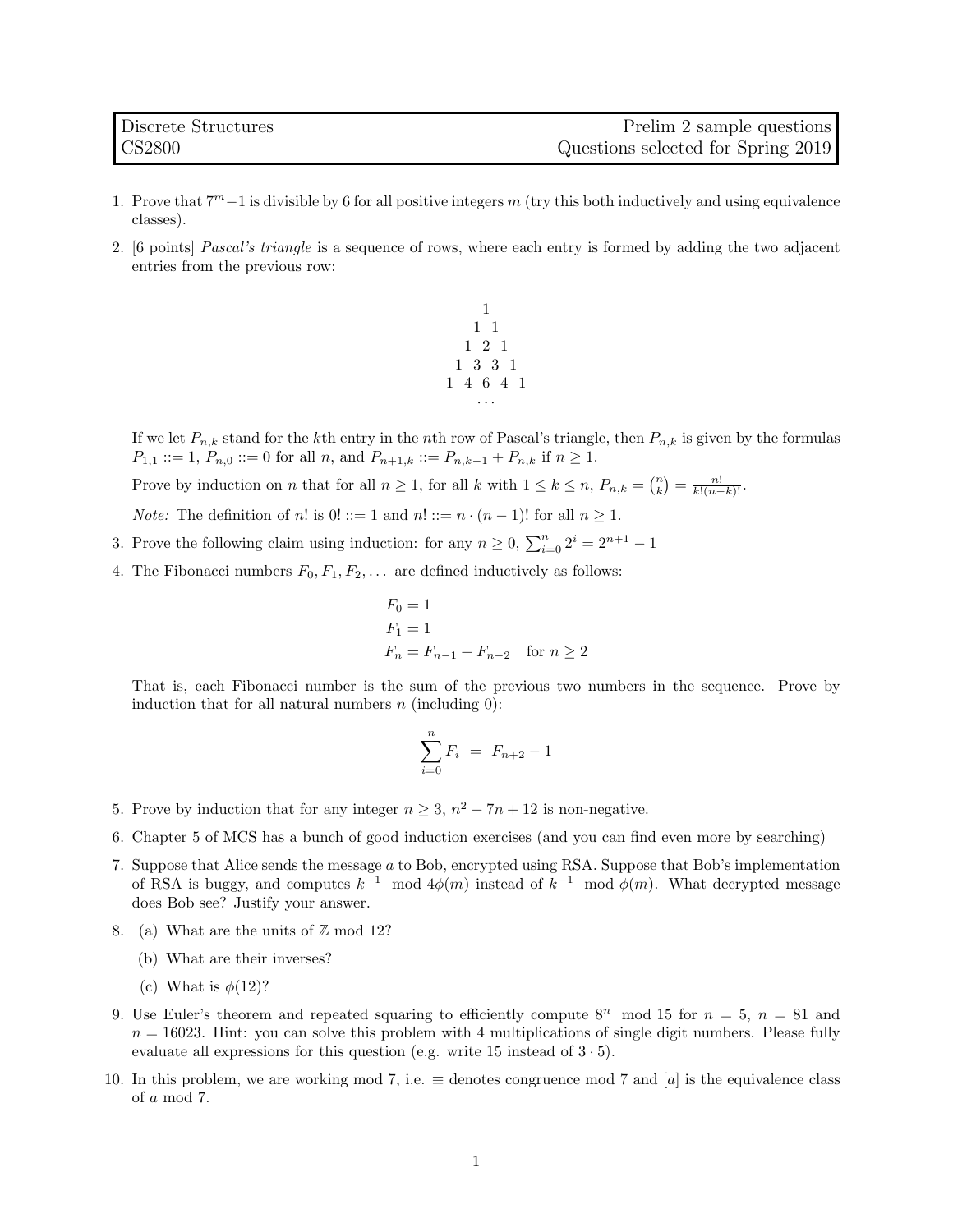- (a) What are the units of  $\mathbb{Z}_7$ ? What are their inverses?
- (b) Compute  $[2]^{393}$ .
- 11. (a) Recall Bézout's identity from the homework: for any integers n and m, there exist integers s and t such that  $gcd(n, m) = sn + tm$ . Use this to show that if  $gcd(k, m) = 1$  then  $[k]$  is a unit of  $\mathbb{Z}_m$ .
	- (b) Use part (a) to show that if p is prime, then  $\phi(p) = p 1$ .
	- (c) Use Euler's theorem to compute  $3^{38}$  mod 37 (note: 37 is prime).
- 12. Bob the Bomber wishes to receive encrypted messages from Alice the Accomplice. He generates a public key pair  $m = 21$  and  $k = 5$ . Luckily, you have access to an NSA supercomputer that was able to factor 21 into 7 · 3.
	- (a) Use this information to find the decryption key  $k^{-1}$ .
	- (b) Without changing m, what other possible keys k could Bob have chosen? Find the decryption keys for those keys as well.
	- (c) Alice encrypts a secret message msg using Bob's public key  $(k = 5)$ , and sends the ciphertext  $c = 4$ . What was the original message?
- 13. Which of the following does RSA depend on? Explain your answer briefly.
	- (a) Factoring is easy and testing primality is hard.
	- (b) Factoring is hard and testing primality is easy.
	- (c) Both factoring and testing primality are hard.
	- (d) Both factoring and testing primality are easy.
- 14. (a) Let m and n be integers greater than 1. Show that the function  $f: \mathbb{Z}_m \times \mathbb{Z}_n \to \mathbb{Z}_m$  given by  $f: ([a]_m, [b]_n) \to [a+b]_m$  is not necessarily well defined. [Hint: you just need an example here.]
	- (b) Show that f is well defined if  $m|n$ .
- 15. We define a set S of functions from  $\mathbb Z$  to  $\mathbb Z$  inductively as follows:

**Rule 1.** For any  $n \in \mathbb{Z}$ , the translation (or offset) function  $t_n : x \mapsto x + n$  is in S.

**Rule 2.** For any  $k \neq 0 \in \mathbb{Z}$ , the scaling function  $r_k : x \mapsto kx$  is in S.

**Rule 3.** If f and q are elements of S, then the composition  $f \circ q \in S$ .

**Rule 4.** If  $f \in S$  and f has a right inverse q, then q is also in S.

In other words, S consists of functions that translate and scale integers, and compositions and right inverses thereof.

Note: This semester, we made a bigger distinction between the elements of an inductively defined set and the meaning of an inductively defined set. We probably would have phrased this question as follows: Let  $S$  be given by

$$
s \in S ::= t_n \mid r_k \mid s_1 \circ s_2 \mid rinv \ s
$$

and inductively, let the function defined by s (written  $F_s : \mathbb{Z} \to \mathbb{Z}$ ) be given by the rules  $F_{t_n}(x) ::= x + n, F_{r_k}(x) ::= ks, F_{s_1 \circ s_2}(x) ::= F_{s_1} \circ F_{s_2}$  and let  $F_{rinv s} ::= g$  where g is a right inverse of  $F_s$ .

- (a) [1 point] Show that the function  $f: x \mapsto 3x + 17$  is in S.
- (b) Use structural induction to prove that for all  $f \in S$ , f is injective. You may use without proof the fact that the composition of injective functions is injective.